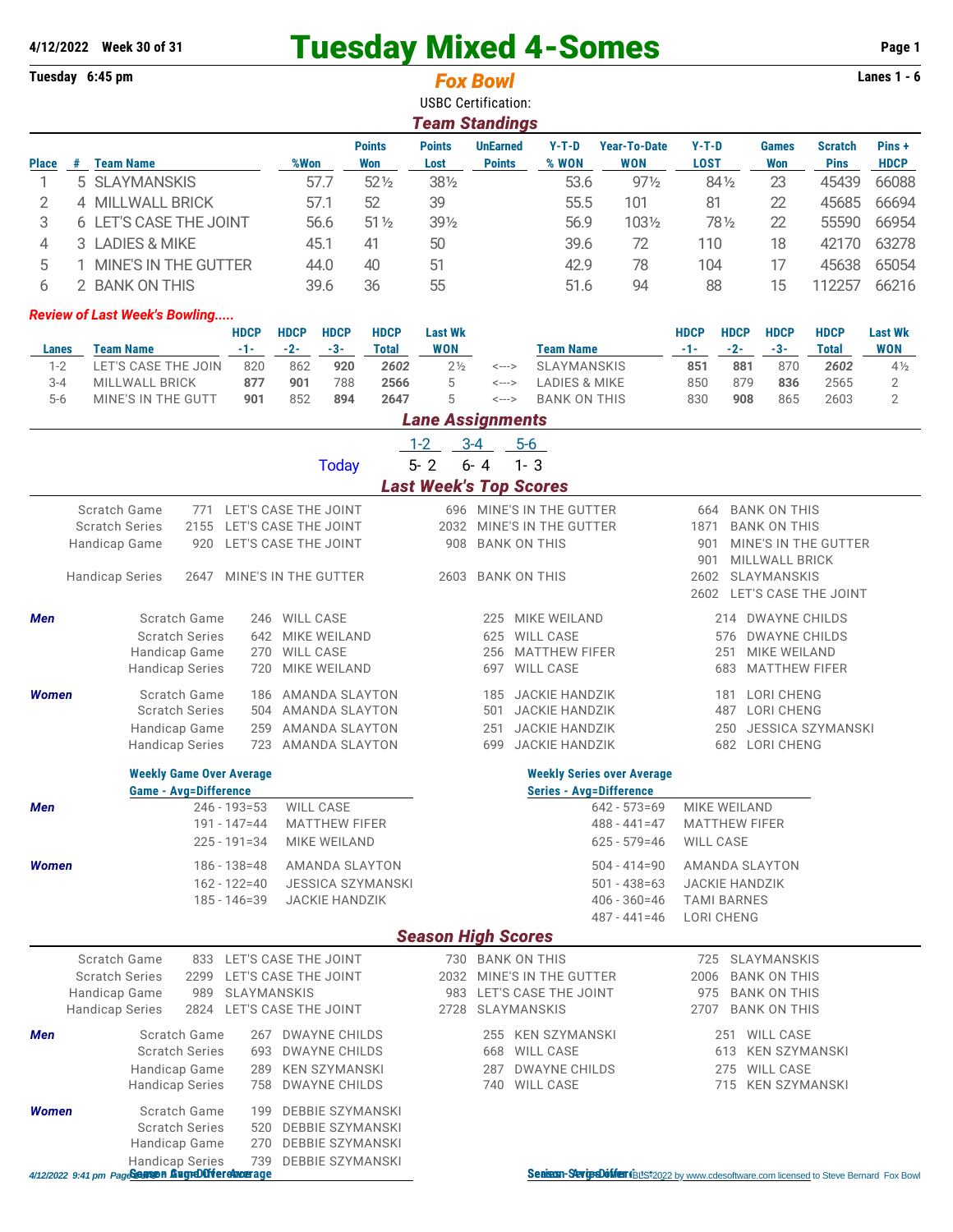### **4/12/2022 Week 30 of 31 Tuesday Mixed 4-Somes Page 2**

| <b>Season Game Over Average</b> |                              |                       |                      |                      |                         |      | <b>Season Series over Average</b> |                      |                   |                      |     |                         |  |  |  |
|---------------------------------|------------------------------|-----------------------|----------------------|----------------------|-------------------------|------|-----------------------------------|----------------------|-------------------|----------------------|-----|-------------------------|--|--|--|
|                                 | <b>Game - Avg=Difference</b> |                       |                      |                      |                         |      | <b>Series - Avg=Difference</b>    |                      |                   |                      |     |                         |  |  |  |
| Men                             |                              |                       | $255 - 182 = 73$     |                      | <b>KEN SZYMANSKI</b>    |      |                                   |                      | $689 - 582 = 107$ | <b>DWAYNE CHILDS</b> |     |                         |  |  |  |
|                                 |                              |                       | $267 - 197 = 70$     |                      | <b>DWAYNE CHILDS</b>    |      |                                   |                      | $663 - 579 = 84$  | <b>WILL CASE</b>     |     |                         |  |  |  |
|                                 |                              |                       | $198 - 141 = 57$     | <b>STEVE SUHS</b>    |                         |      |                                   |                      | $497 - 417 = 80$  | <b>STEVE SUHS</b>    |     |                         |  |  |  |
| <b>Women</b>                    |                              |                       | $199 - 141 = 58$     |                      | <b>DEBBIE SZYMANSKI</b> |      |                                   |                      | $520 - 414 = 106$ |                      |     | <b>DEBBIE SZYMANSKI</b> |  |  |  |
| <b>Split 1 High Scores</b>      |                              |                       |                      |                      |                         |      |                                   |                      |                   |                      |     |                         |  |  |  |
|                                 | Scratch Game                 | 833                   |                      | LET'S CASE THE JOINT |                         | 701  |                                   | MINE'S IN THE GUTTER |                   | 698                  |     | <b>BANK ON THIS</b>     |  |  |  |
|                                 | <b>Scratch Series</b>        | 2299                  |                      | LET'S CASE THE JOINT |                         | 2030 |                                   | MINE'S IN THE GUTTER |                   | 1954                 |     | <b>BANK ON THIS</b>     |  |  |  |
|                                 | Handicap Game                | 983                   |                      | LET'S CASE THE JOINT |                         | 951  |                                   | MILLWALL BRICK       |                   | 945                  |     | <b>BANK ON THIS</b>     |  |  |  |
|                                 | Handicap Series              | 2824                  | LET'S CASE THE JOINT |                      |                         | 2707 |                                   | <b>BANK ON THIS</b>  |                   | 2701                 |     | <b>SLAYMANSKIS</b>      |  |  |  |
| <b>Men</b>                      |                              | Scratch Game          | 288                  |                      | <b>TYLER DAWSON</b>     |      | 258                               | <b>DWAYNE CHILDS</b> |                   |                      | 251 | WILL CASE               |  |  |  |
|                                 |                              | <b>Scratch Series</b> | 711                  |                      | <b>TYLER DAWSON</b>     |      | 674                               | <b>DWAYNE CHILDS</b> |                   |                      | 668 | <b>WILL CASE</b>        |  |  |  |
|                                 | Handicap Game                |                       | 281                  |                      | <b>TYLER DAWSON</b>     |      | 279                               | <b>DWAYNE CHILDS</b> |                   |                      | 275 | <b>WILL CASE</b>        |  |  |  |
|                                 | <b>Handicap Series</b>       |                       | 752                  |                      | <b>TYLER DAWSON</b>     |      | 746                               | <b>DWAYNE CHILDS</b> |                   |                      | 740 | WILL CASE               |  |  |  |
| <b>Women</b>                    |                              | Scratch Game          | 186                  |                      | <b>JACKIE HANDZIK</b>   |      | 177                               | JOAN JOHNSON         |                   |                      | 176 | <b>DEBBIE SZYMANSKI</b> |  |  |  |
|                                 |                              | <b>Scratch Series</b> | 493                  | <b>LORI CHENG</b>    |                         |      | 492                               | <b>JOAN JOHNSON</b>  |                   |                      | 481 | <b>JACKIE HANDZIK</b>   |  |  |  |
|                                 | Handicap Game                |                       | 252                  |                      | <b>JACKIE HANDZIK</b>   |      | 246                               | JOAN JOHNSON         |                   |                      | 245 | <b>JILL SUHS</b>        |  |  |  |
|                                 | <b>Handicap Series</b>       |                       | 700                  | LORI CHENG           |                         |      | 699                               | <b>JOAN JOHNSON</b>  |                   |                      | 695 | <b>DEBBIE SZYMANSKI</b> |  |  |  |

## *Team Rosters*

|                | <b>Bowling</b>                  |                          |     |                 |                 |                  | <b>To Raise</b> | <b>To Drop</b> |       |                |           |              | <b>HDCP</b>  |
|----------------|---------------------------------|--------------------------|-----|-----------------|-----------------|------------------|-----------------|----------------|-------|----------------|-----------|--------------|--------------|
| ID#            | <b>Hand</b>                     | <b>Name</b>              |     | <b>Avg HDCP</b> | <b>Pins Gms</b> |                  | $Avg +1$        | $Avg -1$       | $-1-$ | $-2-$          | $-3-$     | <b>Total</b> | <b>Total</b> |
|                | <b>1 - MINE'S IN THE GUTTER</b> |                          |     |                 |                 |                  |                 |                |       |                |           |              |              |
| 1              |                                 | <b>JOHN MACEK</b>        | 125 | 85              | 4885            | 39               | 407             | 364            |       |                |           | 0            | 0            |
| $\overline{2}$ |                                 | <b>TAMI BARNES</b>       | 121 | 89              | 5108            | 42               | 382             | 336            | 139   | 122            | 145       | 406          | 676          |
| 3              |                                 | <b>RAY WASS</b>          | 137 | 74              | 6201            | 45               | 423             | 374            |       |                |           | 0            | $\mathbf 0$  |
| $\overline{4}$ |                                 | <b>CHAD TENBUSCH</b>     | 143 | 69              | 4603            | 32               | 437             | 401            |       |                |           | 0            | $\mathbf 0$  |
| 25             |                                 | <b>RON GENTILE</b>       | 173 | 42              | 5212            | 30               | 530             | 496            |       | i152 a163 a163 |           | 478          | 604          |
| 26             |                                 | MIKE O'CONNELL           | 167 | 47              | 4199            | 25               | 505             | 476            | 181   | 169            | 156       | 506          | 647          |
| 27             |                                 | <b>MIKE WEILAND</b>      | 193 | 24              | 8702            | 45               | 610             | 561            | 224   | 193            | 225       | 642          | 720          |
| 28             |                                 | <b>SEAN WUNDROW</b>      | 118 | 91              | 2837            | 24               | 376             | 348            |       |                |           | 0            | $\mathbf 0$  |
|                | <b>2 - BANK ON THIS</b>         |                          |     |                 |                 |                  |                 |                |       |                |           |              |              |
| 5              |                                 | <b>TOM THIAKOS</b>       | 150 | 63              | 9480            | 63               | 486             | 419            | 143   | 139            | 120       | 402          | 588          |
| 6              |                                 | <b>JACKIE HANDZIK</b>    | 147 | 65              | 10199           | 69               | 457             | 384            | 150   | 185            | 166       | 501          | 699          |
| 7              |                                 | <b>LORI CHENG</b>        | 148 | 64              | 6234            | 42               | 471             | 425            | 136   | 170            | 181       | 487          | 682          |
| 8              |                                 | <b>BRAD EASTEP</b>       | 163 | 51              | 11279           | 69               | 529             | 456            | 157   | 170            | 154       | 481          | 634          |
| 30             |                                 | <b>KENNY CHENG</b>       | 148 | 64              | 3562            | 24               | 461             | 433            |       |                |           | 0            | 0            |
| 31             |                                 | <b>KAI CHENG</b>         | 176 | 39              | 3169            | 18               | 548             | 526            |       |                |           | 0            | $\mathbf 0$  |
|                | <b>3 - LADIES &amp; MIKE</b>    |                          |     |                 |                 |                  |                 |                |       |                |           |              |              |
| 37             |                                 | <b>VACANT</b>            | 140 | 72              | 0               | $\boldsymbol{0}$ |                 |                | v140  | v140           | v140      | 420          | 636          |
| 10             |                                 | <b>MIKE HOGAN</b>        | 131 | 80              | 9870            | 75               | 426             | 347            | 139   | 142            | 137       | 418          | 658          |
| 11             |                                 | <b>JOAN JOHNSON</b>      | 144 | 68              | 10825           | 75               | 485             | 406            | 139   | 165            | 127       | 431          | 635          |
| 39             |                                 | <b>VACANT</b>            | 140 | 72              | $\overline{0}$  | 0                |                 |                | v140  |                | v140 v140 | 420          | 636          |
|                | <b>4 - MILLWALL BRICK</b>       |                          |     |                 |                 |                  |                 |                |       |                |           |              |              |
| 13             |                                 | <b>JILL SUHS</b>         | 132 | 79              | 9927            | 75               | 447             | 368            | 148   | 125            | 104       | 377          | 614          |
| 15             |                                 | <b>STEVE SUHS</b>        | 150 | 63              | 11714           | 78               | 517             | 435            | 141   | 140            | 160       | 441          | 630          |
| 16             |                                 | SCOTT OLEF               | 158 | 55              | 11436           | 72               | 489             | 413            | 164   | 183            | 127       | 474          | 639          |
| 14             |                                 | <b>MATTHEW FIFER</b>     | 148 | 64              | 9365            | 63               | 469             | 402            | 162   | 191            | 135       | 488          | 683          |
|                | <b>5 - SLAYMANSKIS</b>          |                          |     |                 |                 |                  |                 |                |       |                |           |              |              |
| 17             |                                 | <b>AMANDA SLAYTON</b>    | 139 | 72              | 9624            | 69               | 456             | 383            | 147   | 186            | 171       | 504          | 723          |
| 18             |                                 | <b>JESSICA SZYMANSKI</b> | 122 | 88              | 8477            | 69               | 379             | 306            | 120   | 162            | 116       | 398          | 662          |
| 19             |                                 | <b>DEBBIE SZYMANSKI</b>  | 141 | 71              | 11042           | 78               | 460             | 378            | 147   | 112            | 116       | 375          | 585          |
| 20             |                                 | <b>KEN SZYMANSKI</b>     | 180 | 36              | 14112           | 78               | 549             | 467            | 171   | 155            | 201       | 527          | 632          |